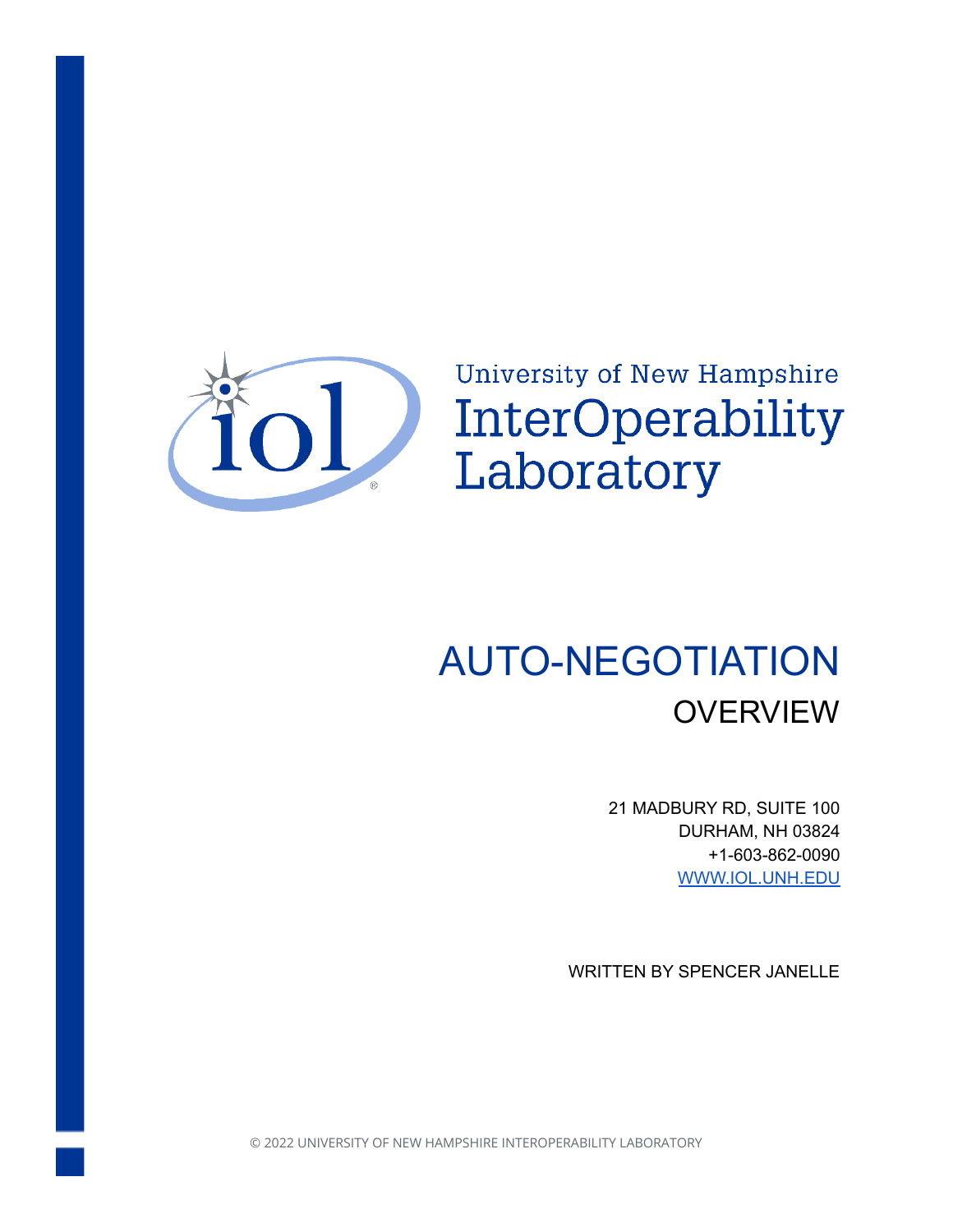## **TABLE OF CONTENTS**

| <b>GENERAL OVERVIEW</b>           | $\overline{2}$ |
|-----------------------------------|----------------|
| <b>DETAILED DISCUSSION</b>        | 4              |
| APPLICATIONS                      | 4              |
| <b>PROCESS IN DETAIL</b>          | 5              |
| <b>AUTO-NEGOTIATION ENABLE</b>    | 5              |
| <b>TRANSMIT DISABLE</b>           | 5              |
| <b>ABILITY DETECT</b>             | 5              |
| <b>LINK STATUS CHECK</b>          | 5              |
| <b>PARALLEL DETECTION FAULT</b>   | 6              |
| <b>ACKNOWLEDGE DETECT</b>         | 6              |
| <b>COMPLETE ACKNOWLEDGE</b>       | 6              |
| <b>NEXT PAGE WAIT</b>             | 6              |
| <b>FLP LINK GOOD CHECK</b>        | $\overline{7}$ |
| <b>FLP LINK GOOD</b>              | $\overline{7}$ |
| <b>PURPOSE</b>                    | 8              |
| <b>FUTURE OF AUTO-NEGOTIATION</b> | 9              |
| <b>ABOUT THE UNH - IOL</b>        | 10             |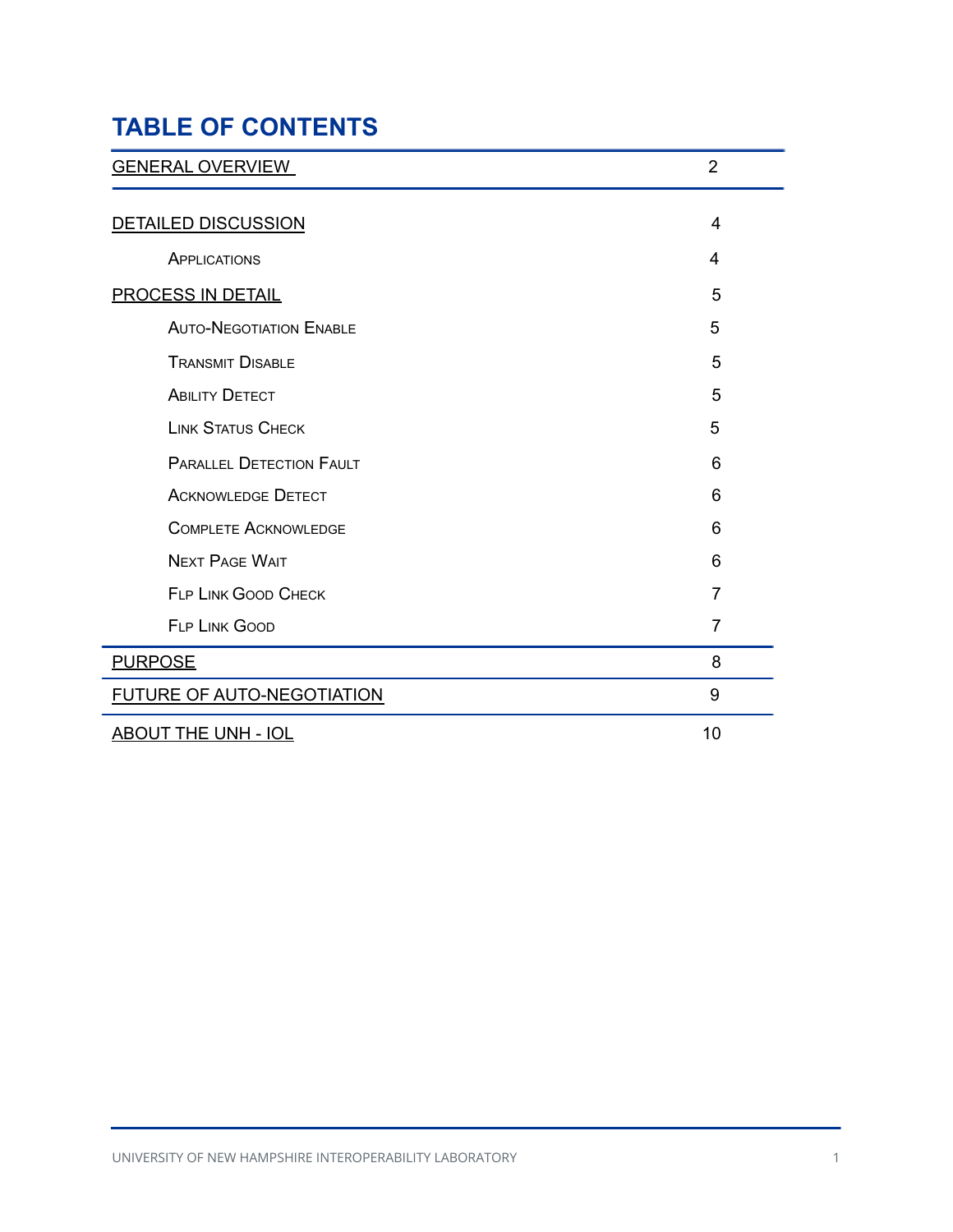## <span id="page-2-0"></span>**GENERAL OVERVIEW**

Auto-Negotiation, also referred to as AutoNeg or ANEG, is a process defined by the IEEE 802.3 Working Group. Ethernet devices use it to resolve the highest possible link between two devices. A simple, non-technical way to envision this process is to determine what language is best to speak with another person. For example, the rate at which everyone can speak a language can be ranked as follows:

- 1. Spanish
- 2. French
- 3. German
- 4. English

Adding onto this, two people who are trying to have a conversation know the following languages:

Person #1 Person #2

- English
- French
- Spanish
- **Spanish**
- **English**
- **German**

Both people can speak English and Spanish, however, Spanish is the fastest language to speak. Auto-Negotiation is the process of determining that Spanish is the fastest language to have a conversation in, or in networking terms, the highest operating speed.

On the OSI model, Auto-Negotiation is located between the Physical and Data Link layers, as shown in Figure 1 [2]. The process is responsible for determining the link speed between two link partners. Each link partner transmits a "link pulse", which can be combined to form a "link codeword" [1]. This link codeword is used to advertise which technologies are supported by the device. Each clause in the standard defines how technologies are mapped to the link codeword. [1].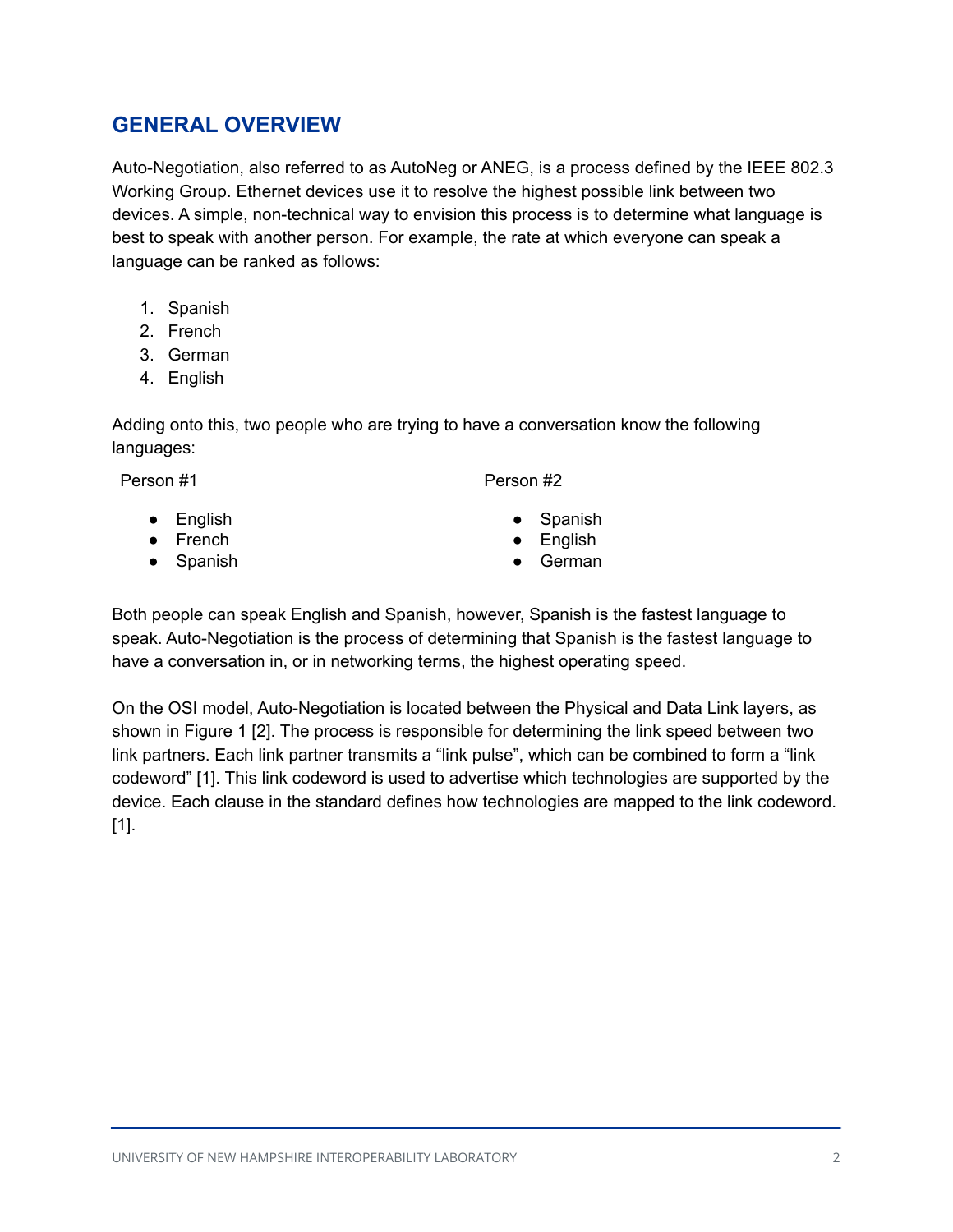

Figure 1. Location of Auto-Negotiation on the OSI Model [2]

Each link partner has their own link codeword to transmit, which are exchanged. The link partners acknowledge the other's link codeword, process what abilities are supported, and transmit the appropriate link signaling.

## <span id="page-3-0"></span>**DETAILED DISCUSSION**

#### <span id="page-3-1"></span>**APPLICATIONS**

In the IEEE 802.3 standard, Auto-Negotiation is present in several clauses and technologies. Of these several technologies, Auto-Negotiation is defined in the following clauses:

- Twisted Pair Auto-Negotiation (IEEE 802.3 Clause 28) [1]
- Fiber Auto-Negotiation (IEEE 802.3 Clause 37) [4]
- Backplane Auto-Negotiation (IEEE 802.3 Clause 73) [3]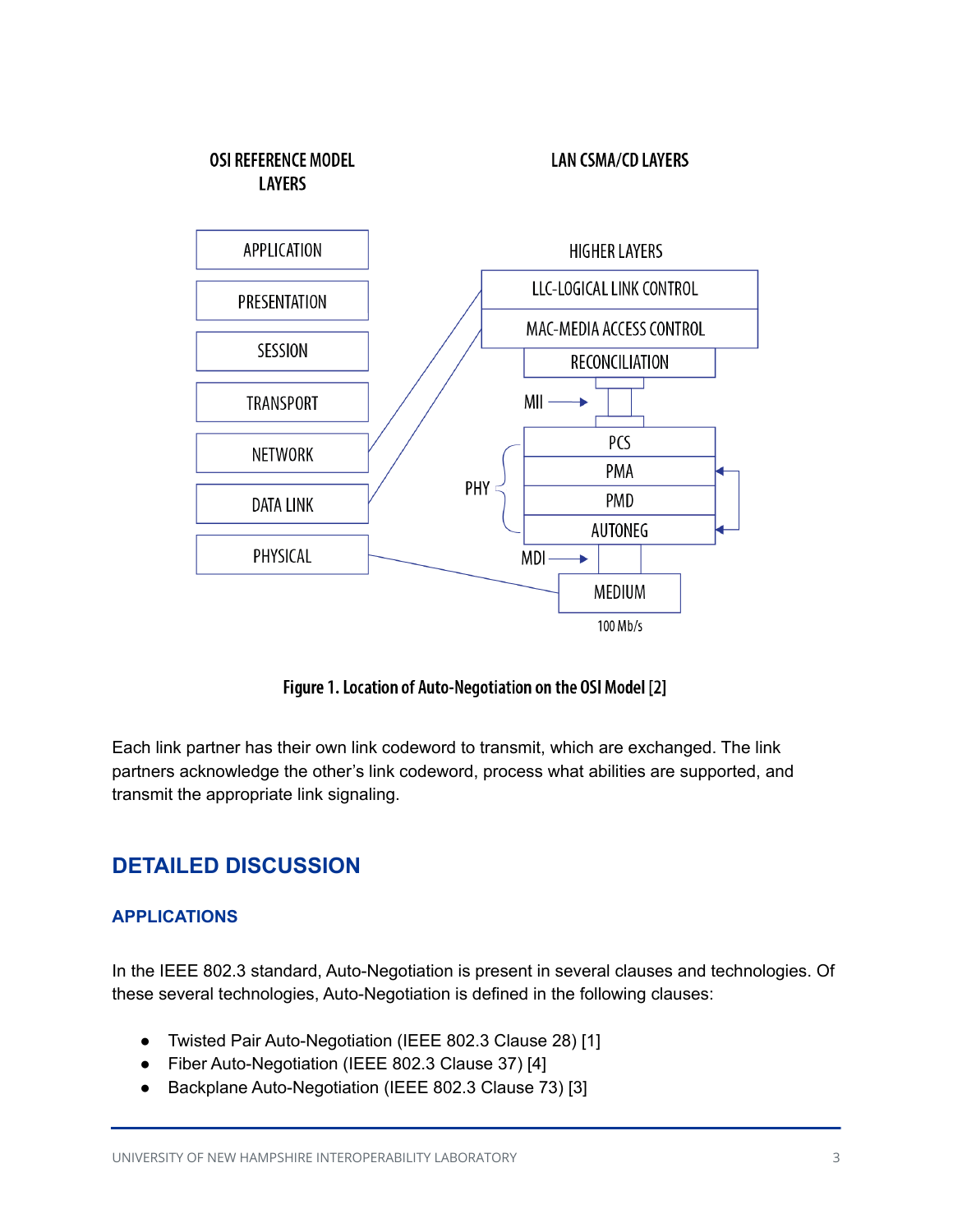• Single Pair Ethernet (IEEE 802.3 Clause 98) [5]

In each of these technologies, a link codeword is defined and characterized differently. In the case of Backplane and Single Pair Ethernet, Differential Manchester Encoding (DME) [3, 5] characterizes the link codewords. This encoding contains 48 data bits that can be used for negotiating an operating mode. For Backplane Ethernet, the possible advertised abilities include 1000BASE-KX, 10GBASE-KX4, 10GBASE-KR, 40GBASE-KR4, 40GBASE-CR4, 100GBASE-CR10, 100G-BASE-KP4, 100GBASE-KR4, 100GBASE-CR4, 25GBASE-KR-S, 25GBASE-CR-S, 25GBASE-KR4, and 25GBASE-CR4 [3]. For Single Pair Ethernet, the technology is new to industry, so only duplex is advertised through DMEs at this moment [5].

Fiber Auto-Negotiation uses "/C/" ordered sets to act as a link codeword [4]. These ordered sets contain 16 bits, which advertise what duplexes the link partner supports, PAUSE mode capabilities for accepting and sending traffic, as well as Remote Fault, a way of signifying that there has been an internal error in the device [4].

Twisted Pair Auto-Negotiation uses Base Pages to act as a link codeword [1]. These Base Pages contain 16 bits, and advertise 10BASE-T half/full duplex, 100BASE-TX half/full duplex, PAUSE mode capabilities, and Remote Fault. In addition to this Base Page functionality, extended advertisement registers can be used to advertise additional speeds and functionality [1]. This functionality is referred to as Next or extended Next Page functionality, which adds to the Auto-Negotiation process. Operating advertisements in these extended registers include 1000BASE-T half/full duplex, 2.5GBASE-T, 5GBASE-T, 10GBASE-T, Energy-Efficient Ethernet, MASTER/SLAVE configuration settings, and Loop Timing configurations [1].

With regards to outlining the Auto-Negotiation process, a focus will be made on Twisted Pair Auto-Negotiation.

## <span id="page-4-0"></span>**Process In Detail**

For Twisted Pair Ethernet, the Auto-Negotiation process is fully defined by the IEEE in the 802.3 standard, specifically in Clause 28. In IEEE 802.3 Clause 28, there is a state diagram (Figure 2) that depicts the flow of the Auto-Negotiation process from the moment a device is powered on [6]. These states are defined below:

#### <span id="page-4-1"></span>**AUTO-NEGOTIATION ENABLE**

When a device powers on, it enters the AUTO-NEGOTIATION ENABLE state. In this state, the device does not transmit anything, and does not accept any transmissions [1]. The device leaves the AUTO-NEGOTIATION ENABLE state when Auto-Negotiation is internally enabled properly and continues into the TRANSMIT DISABLE state [1, 6].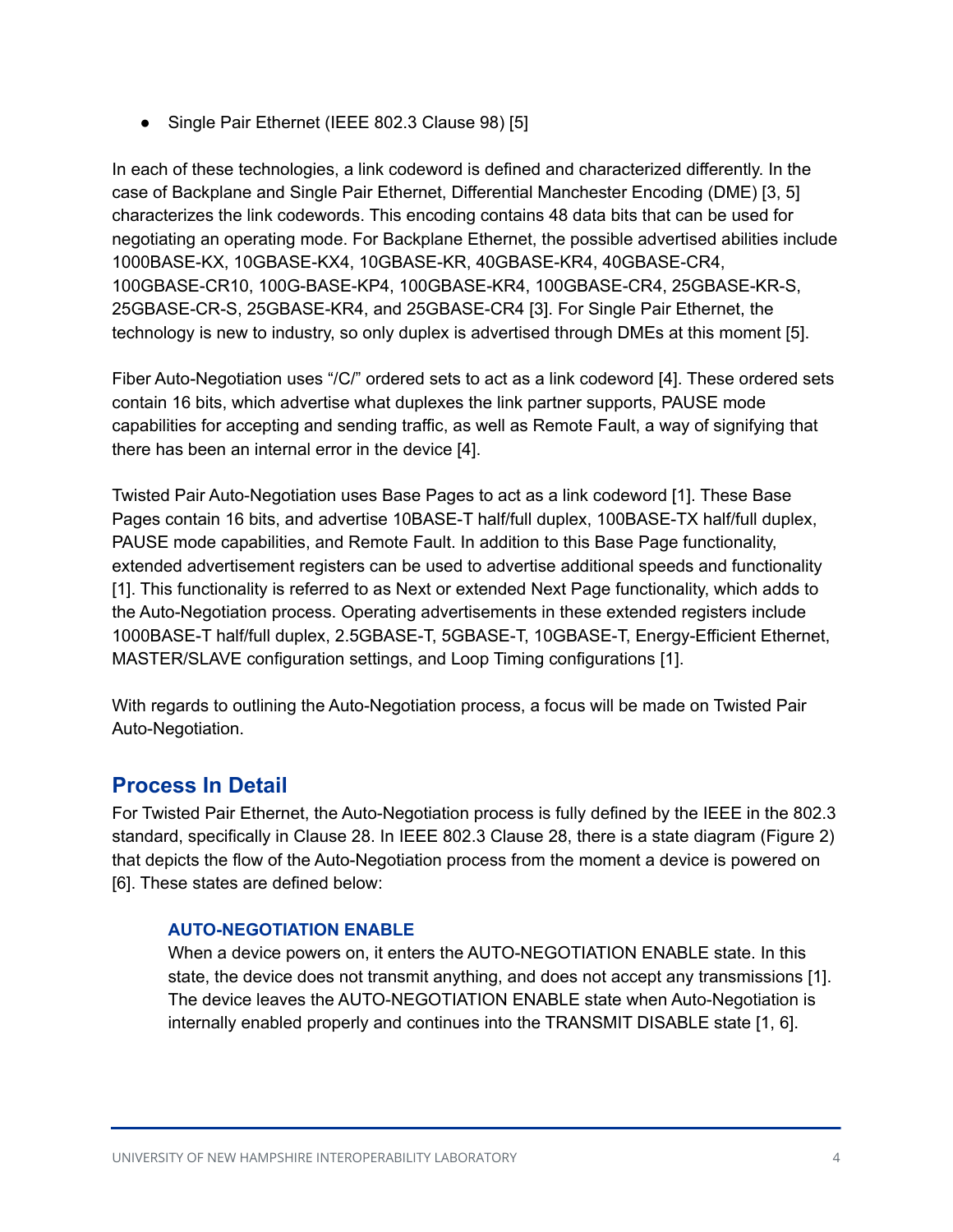#### <span id="page-5-0"></span>**TRANSMIT DISABLE**

The TRANSMIT DISABLE state is used as a standardized amount of time a device will disable it's transmitter [1]. It is used when an advertisement is changed via device management, when a device is first powered on, or if there is an error in the Auto-Negotiation process. Once this standardized amount of transmitter silence, also known as break\_link\_timer is complete, the device will transition into the ABILITY DETECT state [1, 6].

#### <span id="page-5-1"></span>**ABILITY DETECT**

When a device is not connected to a link partner, it remains in the ABILITY DETECT state, essentially the idle state [1]. From the ABILITY DETECT state, a device can encounter two different scenarios. Either the device receives link signaling at a supported speed from a link partner, which will transition the device into the LINK STATUS CHECK state or it receives link codewords, which will transition the device into the ACKNOWLEDGE DETECT state [1, 6].

#### <span id="page-5-2"></span>**LINK STATUS CHECK**

Once a device enters the LINK STATUS CHECK state, the highest supported speed has already been determined, because the link partner of the device only supports one speed, as indicated by the sending of link signaling [1]. The LINK STATUS CHECK state verifies that the received link signaling supported speed by the device, as well as that the connection of the two link partners is secure [1]. This occurs when the device transmits link signaling at the same speed as the link partner. If the link partner stops transmitting link signaling, the device will transition to the PARALLEL DETECTION FAULT state [1, 6]. If the link partner continues to send link signaling, it will transition to the FLP LINK GOOD CHECK state [6].

#### <span id="page-5-3"></span>**PARALLEL DETECTION FAULT**

The purpose of the PARALLEL DETECTION FAULT state is to signify that an error has occurred when the two link partners attempted to link with one link partner only transmitting link signaling [1]. Internal registers signify that a fault occurred so that management understands what happened [1]. The device will then transition back into the ABILITY DETECT state [6].

#### <span id="page-5-4"></span>**ACKNOWLEDGE DETECT**

When a device receives link codewords, it must then acknowledge that it has received them to the link partner [1]. The device will change the transmitted Base Page to one with the ACKNOWLEDGE BIT set [1]. This bit is only ever set when a device receives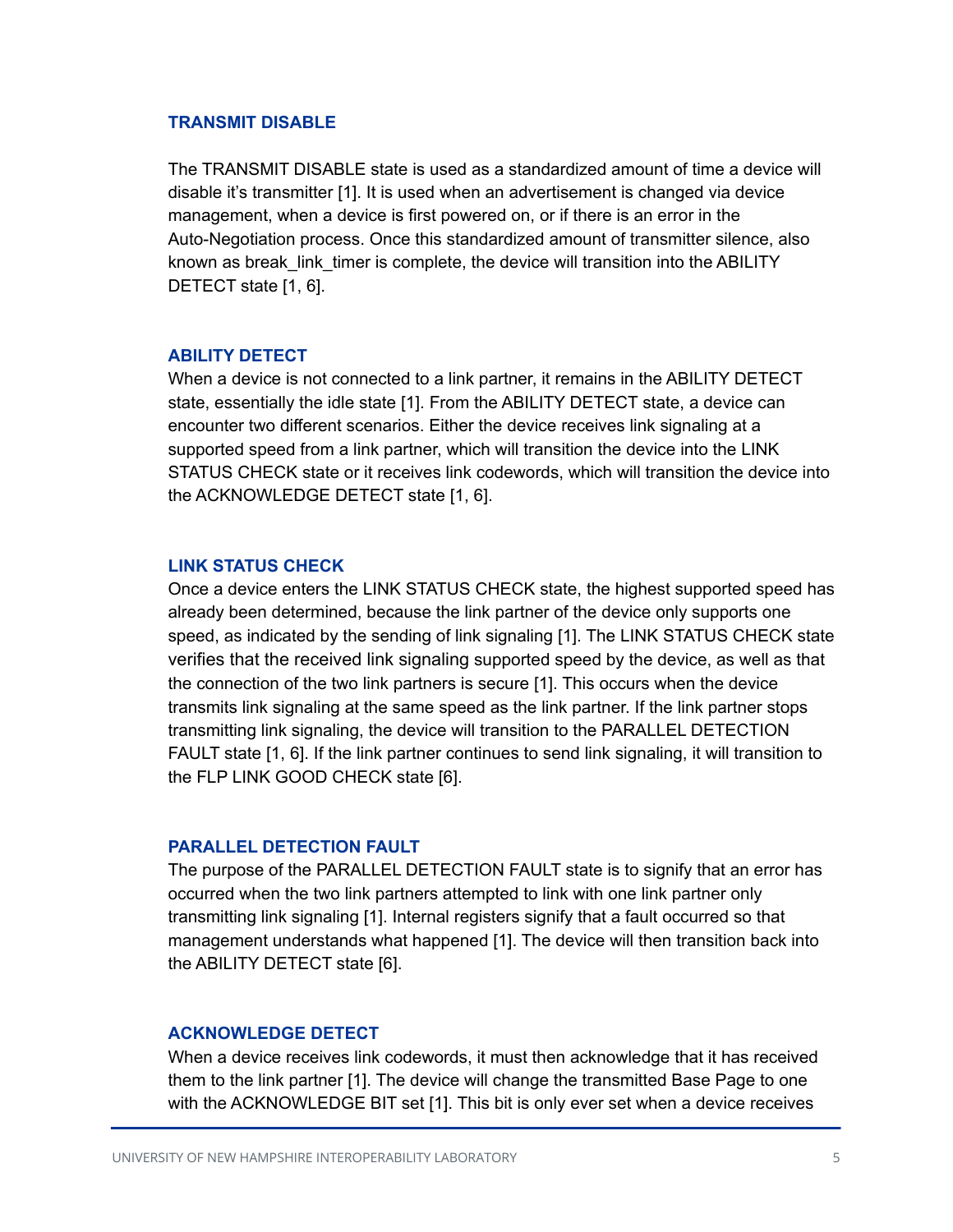link codewords from a link partner. While transmitting a Base Page with the ACKNOWLEDGE BIT set, the device waits to receive link codewords that have the ACKNOWLEDGE BIT set, which will transition the device to the COMPLETE ACKNOWLEDGE state [1, 6]. If the ACKNOWLEDGE BIT set receives no link codewords, the device will enter the TRANSMIT DISABLE state [1].

#### <span id="page-6-0"></span>**COMPLETE ACKNOWLEDGE**

Once the device receives acknowledgement from the link partner, it then attempts to resolve to the highest supported speed if it does not support Next Page or Extended Next Page functionality. If the device does not support Next Page or Extended Next Page functionality, the device will begin to transmit link signaling at the highest common speed and transition into the FLP LINK GOOD CHECK state [6]. If both link partners support Next Page or Extended Next Page functionality, the device will transmit the first Next Page or Extended Next Page in it's sequence and enter the NEXT PAGE WAIT state [1, 6].

#### <span id="page-6-1"></span>**NEXT PAGE WAIT**

In the NEXT PAGE WAIT state, the device has already transmitted a Next Page or Extended Next Page. Now, the device waits until the link partner transmits a Next Page or Extended Next Page. If the link partner does not, the device transitions into the TRANSMIT DISABLE state [1, 6]. If the device receives a Next Page or Extended Next Page, it then transitions into the ACKNOWLEDGE DETECT state [6]. This cycle continues until both the device and link partner no longer have anyNext Pages or Extended Next Pages to send. Once in the COMPLETE ACKNOWLEDGE state, the device will transmit the highest common speed if there is one advertised in the Next Page or Extended Next Page sequence, or a speed that is commonly advertised in the Base Page of both link partners [1, 6].

#### <span id="page-6-2"></span>**FLP LINK GOOD CHECK**

FLP LINK GOOD CHECK is the state that determines whether or not Auto-Negotiation completed successfully. At this point, the both link partners will transmit link signaling that has been determined by both devices as the highest common speed [1]. The device will enter the TRANSMIT DISABLE state if there is a link signaling mismatch between the two link partners, if the link signaling provided by the link partner is not the highest common speed determined by the device, or if the link partner no longer provides any link signaling while in FLP LINK GOOD CHECK. If all these conditions remain valid the device will transition into the FLP LINK GOOD state [1, 6].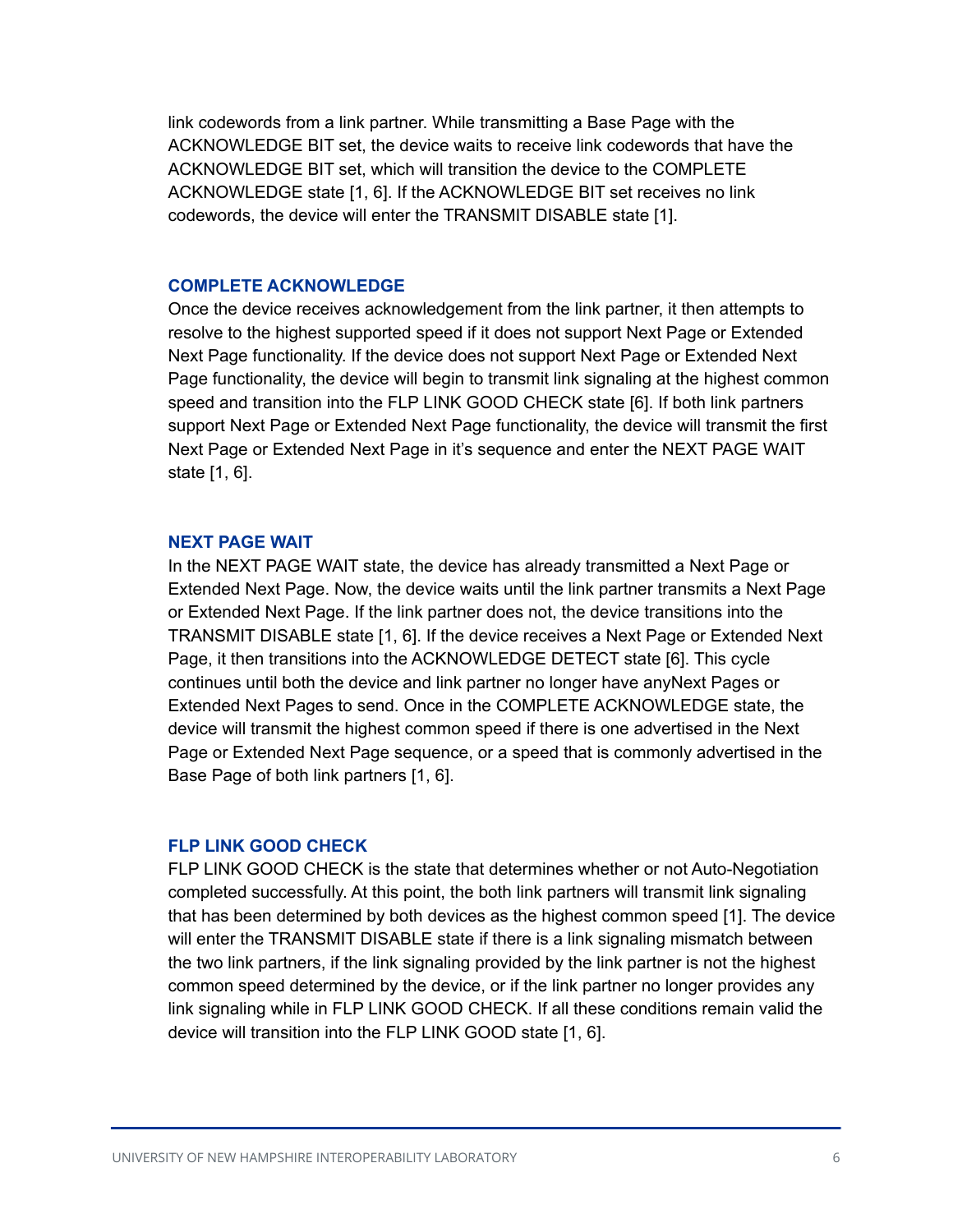#### <span id="page-7-0"></span>**FLP LINK GOOD**

The two link partners have finally negotiated a complete link. The connection can now transition up to the desired functionality between the two link partners. The only transition possible out of the FLP LINK GOOD state is to the TRANSIT DISABLE state, which happens if the connection between the two link partners fails or becomes disconnected [6].



according to the variable definitions and are not set explicitly in the state diagrams.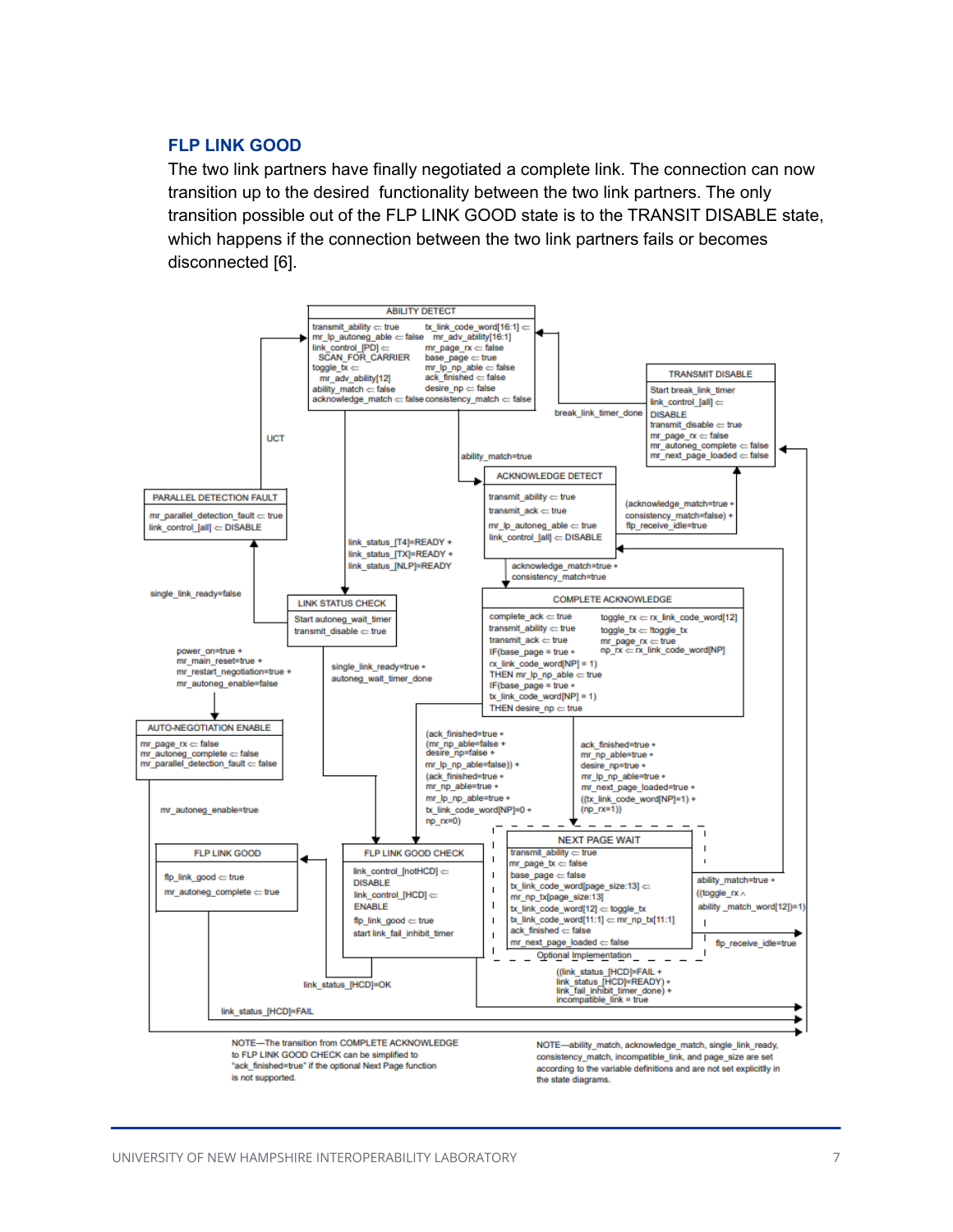Figure 2. Auto-Negotiation Arbitration State Diagram [6]

## <span id="page-8-0"></span>**Purpose**

The goal of Auto-Negotiation is to standardize the way that devices can create a link between one another. This eliminates the need to manually configure both link partners to connect with each other. This alone accelerates the bringup time of a system dramatically. The automation of this process also supports interoperability for a massive range of devices. From a speed configuration standpoint, anyone who internalizes a system that implements Auto Negotiation, does not need to understand multiple user interfaces. Additionally, error handling and checking is built into the process itself, which lowers the amount of time required to debug and restore a system from a link level perspective.

## <span id="page-8-1"></span>**Future of Auto-Negotiation**

Auto-Negotiation will continue to be a required process whenever any networking media supports multiple speeds, duplexes or operating modes. Therefore, the process will simply need to evolve as new technologies are developed.

As of March 9, 2022, the newest standardized version of Auto-Negotiation has been drafted by the IEEE, 802.3cg [7]. This amendment adds in further support for Clause 98 Auto-Negotiation by differentiating two different modes. These modes are High-Speed Mode and Low-Speed Mode [7]. This will make it so two cable lengths can be used for Single Pair Ethernet to support both automotive and manufacturing implementations.

## **Works Cited**

- [1] "IEEE Standard for Ethernet," in IEEE Std 802.3-2018 (Revision of IEEE Std 802.3-2015) , vol., no., SECTION 2, 31 Aug. 2018, doi: 10.1109/IEEESTD.2018.8457469.
- [2] "IEEE Standard for Ethernet," in IEEE Std 802.3-2018 (Revision of IEEE Std 802.3-2015) , vol., no., Figure 28-2-Location of Auto-Negotiation function within the ISO/IEC OSI reference model, 31 Aug. 2018, doi: 10.1109/IEEESTD.2018.8457469.
- [3] "IEEE Standard for Ethernet," in IEEE Std 802.3-2018 (Revision of IEEE Std 802.3-2015) , vol., no., SECTION 5, 31 Aug. 2018, doi: 10.1109/IEEESTD.2018.8457469.
- [4] "IEEE Standard for Ethernet," in IEEE Std 802.3-2018 (Revision of IEEE Std 802.3-2015) , vol., no., SECTION 3, 31 Aug. 2018, doi: 10.1109/IEEESTD.2018.8457469.
- [5] "IEEE Standard for Ethernet," in IEEE Std 802.3-2018 (Revision of IEEE Std